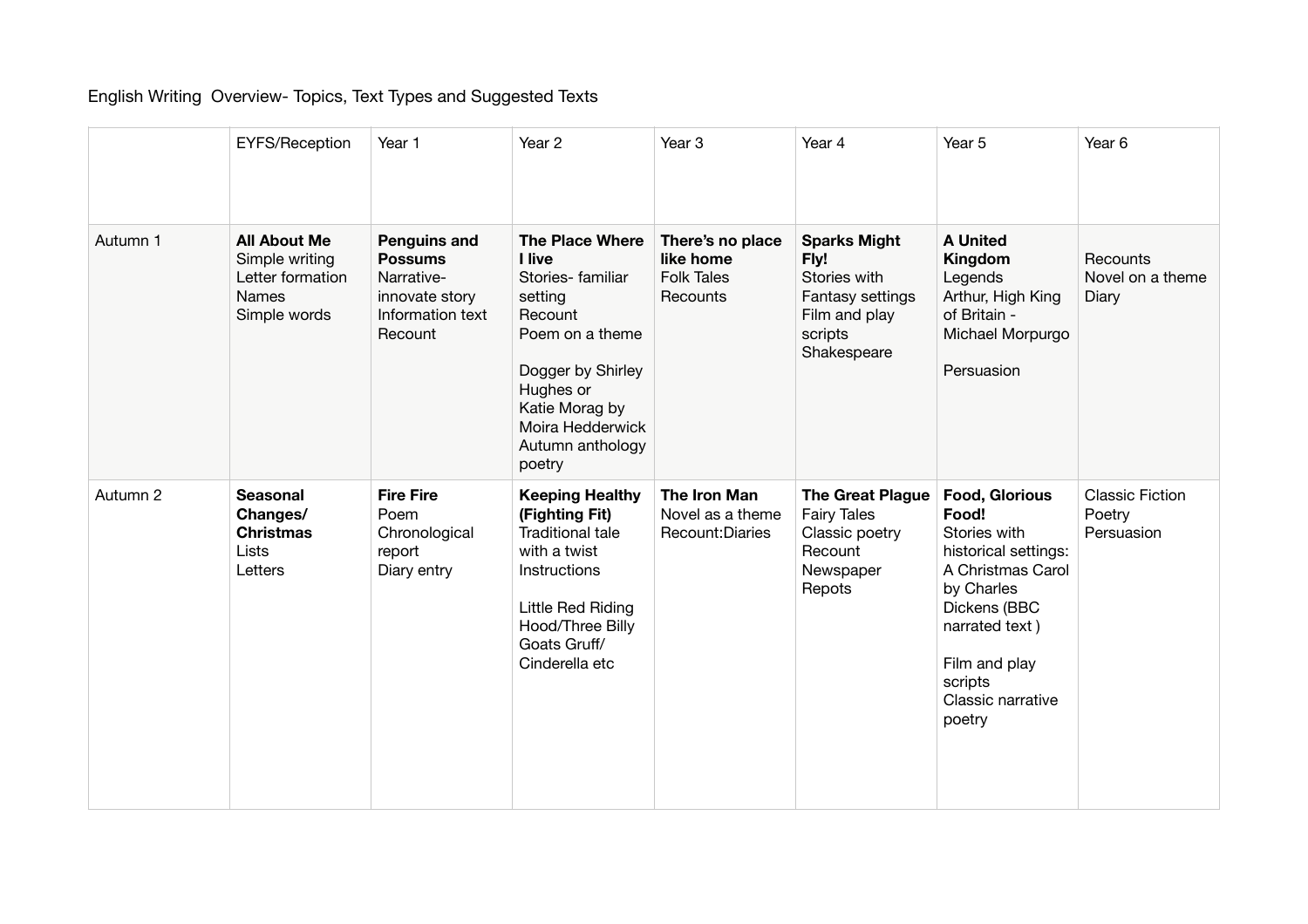| Spring 1 | My family My<br>World<br>Labels<br>Lists signs<br>posters<br>Simple books | <b>Family Album</b><br>Letter<br>Recount                                               | Journeys/<br><b>Explorers</b><br>Stories by the<br>same author<br>Non chronological<br>Reports-Author<br>profile<br>Julia Donaldson-<br>Various                  | <b>Rock and Roll</b><br>Story as a theme<br><b>Discussions</b>                       | The Art of Food<br>Novel on a theme<br>Non chronological<br>reports                  | <b>Earthlings</b><br>Science fiction<br>stories<br>George's Secret<br>Ket to the<br>Universe by Lucy<br>& Stephen<br><b>Hawkins</b><br>Information<br>booklets<br>Poems with a<br>structure | Modern literature<br>Information text<br>hybrid<br>Poems with<br>imagery |
|----------|---------------------------------------------------------------------------|----------------------------------------------------------------------------------------|------------------------------------------------------------------------------------------------------------------------------------------------------------------|--------------------------------------------------------------------------------------|--------------------------------------------------------------------------------------|---------------------------------------------------------------------------------------------------------------------------------------------------------------------------------------------|--------------------------------------------------------------------------|
| Spring 2 | <b>Growth and New</b><br>Life<br>As above<br>Making own<br>simple books   | <b>Growth and</b><br><b>Green Fingers</b><br>Innovated story<br>Instructions<br>Poetry | <b>Growing and</b><br>keeping healthy<br>(Farm Shop)<br>Stories with<br>character focus<br>Riddles<br>Farmer Dan and<br>his big Brother<br>Stan - Rod<br>Simpson | What did the<br>Romans do for<br>us?<br>Play scripts<br>Non chronological<br>reports | Passport to<br><b>Europe</b><br>Stories on a<br>dilemma<br>Persuasion<br>Shakespeare | Inventors and<br><b>Inventions</b><br>Novel on a theme<br>Magazine;<br>Information text<br>hybrid<br>Novel: The<br>Invention of Hugo<br>Cabret by Brian<br>Selznick                         | Detective/crime<br>fiction<br>Explanations                               |